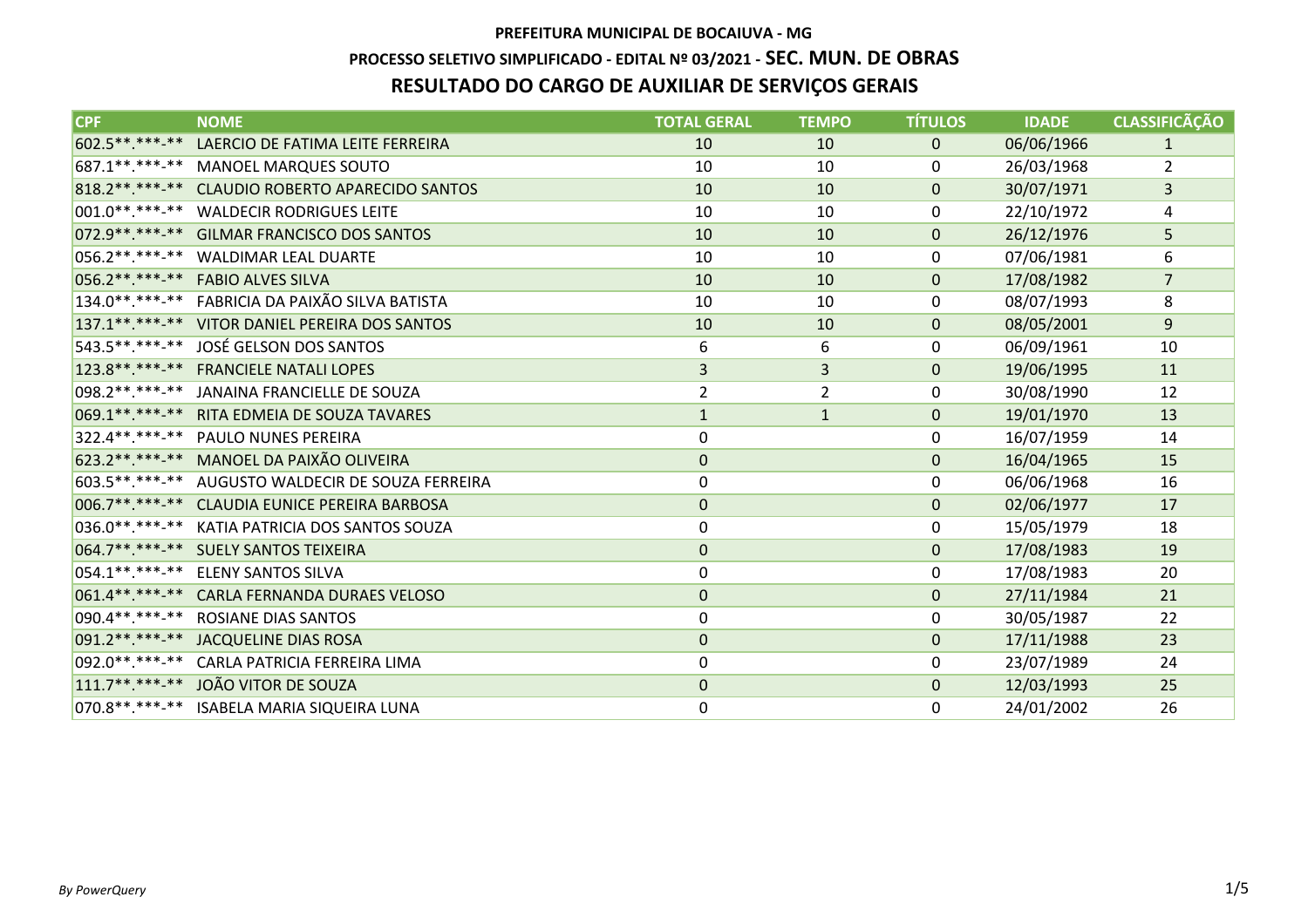#### **PREFEITURA MUNICIPAL DE BOCAIUVA - MG**

#### **PROCESSO SELETIVO SIMPLIFICADO - EDITAL Nº 03/2021 - SEC. MUN. DE OBRAS**

## **RESULTADO DO CARGO DE CARPITEIRO**

| <b>CPF</b> | <b>NOME</b>                                 | TOTAL GERAL | <b>TEMPO</b> | TÍTULOS | <b>IDADE</b> | <b>CLASSIFICACÃO</b> |
|------------|---------------------------------------------|-------------|--------------|---------|--------------|----------------------|
|            | 938.1**.***-** JAIME FERREIRA DA SILVA      |             |              |         | 20/11/1973   |                      |
|            | 070.8**.***-** DOUGLAS SIQUEIRA AGUIAR LUNA |             |              |         | 25/02/1993   |                      |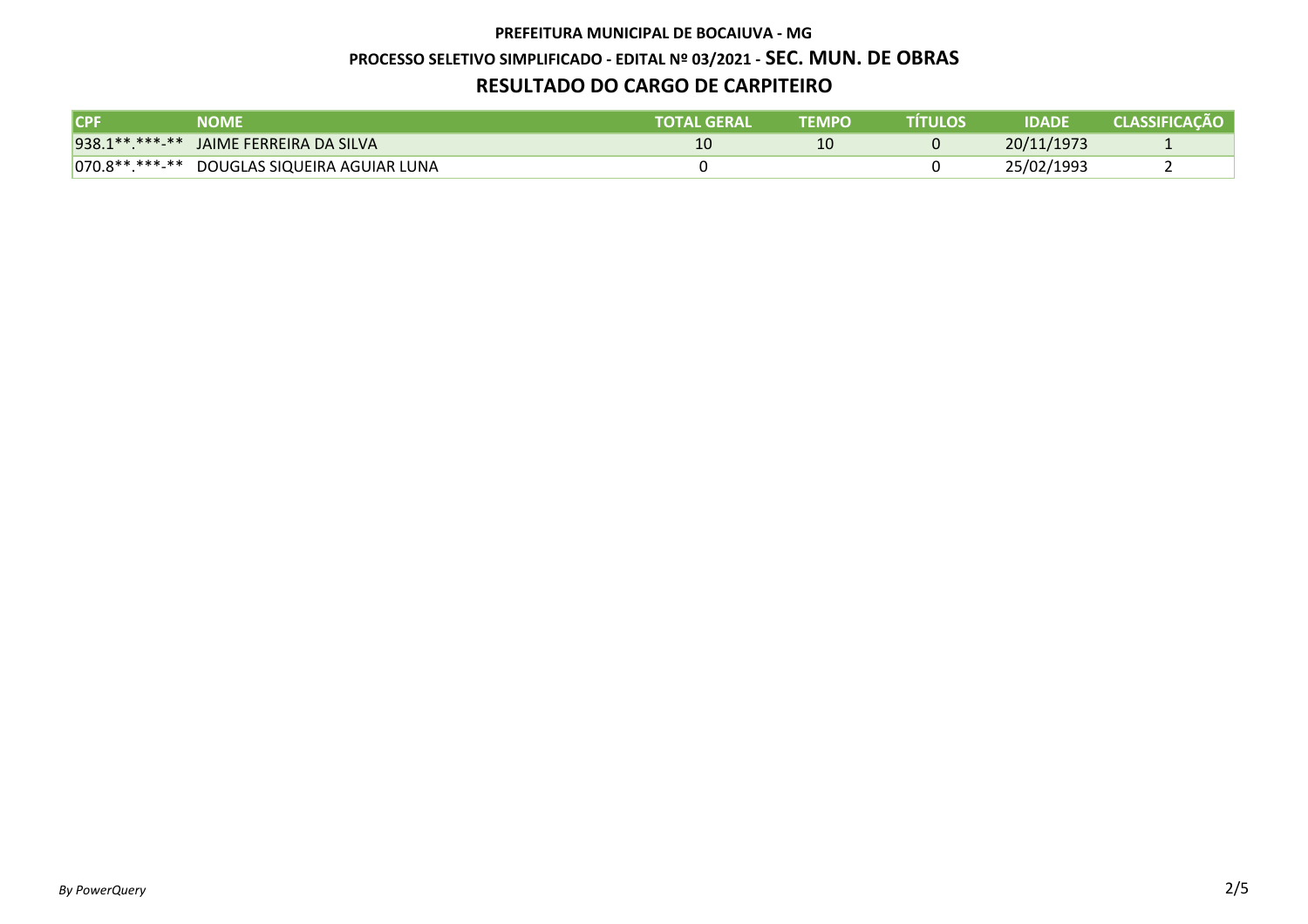## **PREFEITURA MUNICIPAL DE BOCAIUVA - MG PROCESSO SELETIVO SIMPLIFICADO - EDITAL Nº 03/2021 - SEC. MUN. DE OBRASRESULTADO DO CARGO DE ELETRICISTA**

| <b>ICPF</b> | <b>NOME</b>                                   | <b>TOTAL GERAL</b> | <b>TEMPO</b> | TÍTULOS | <b>IDADE</b> | <b>CLASSIFICACÃO</b> |
|-------------|-----------------------------------------------|--------------------|--------------|---------|--------------|----------------------|
|             | 986.2**.***-** MARCIO DOS REIS OLIVEIRA       | 26                 | 10           | 16      | 14/11/1976   | л.                   |
|             | 059.1**.***-** FERNANDO FABIO ROSA            |                    |              |         | 16/04/1983   |                      |
|             | 078.2**.***-** FREDSON ALESSANDRO VELOSO ROSA | 10                 | 10           |         | 12/01/1986   |                      |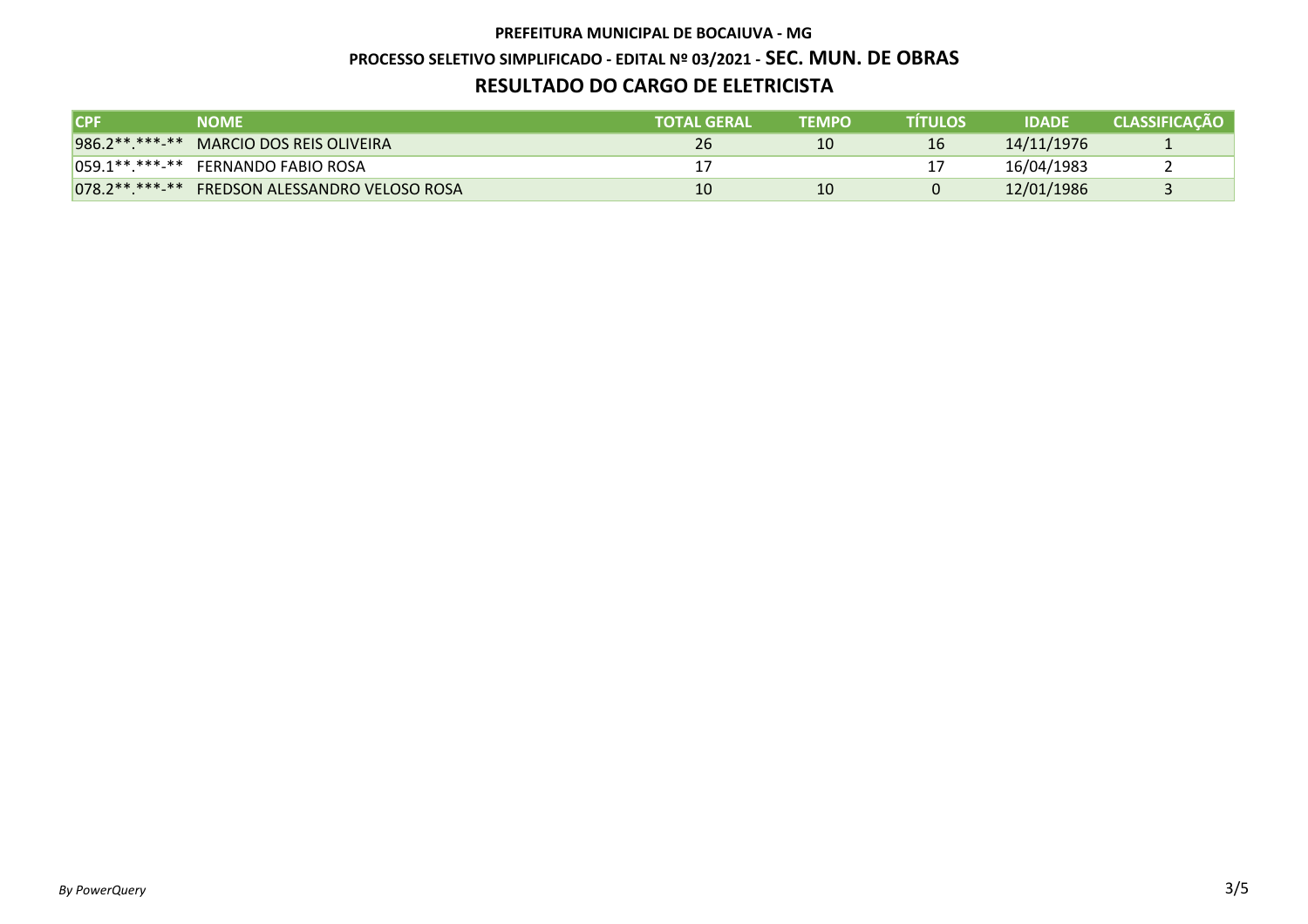#### **PREFEITURA MUNICIPAL DE BOCAIUVA - MG**

#### **PROCESSO SELETIVO SIMPLIFICADO - EDITAL Nº 03/2021 - SEC. MUN. DE OBRAS**

## **RESULTADO DO CARGO DE MOTORISTA**

| <b>CPF</b> | NOME                                     | TOTAL GERAL | <b>TEMPO</b> | TÍTULOS | <b>IDADE</b> | <b>CLASSIFICACÃO</b> |
|------------|------------------------------------------|-------------|--------------|---------|--------------|----------------------|
|            | 115.3 **. *** - ** JOÃO PEDRO MAIA SILVA | 20          |              | 20      | 22/12/1994   |                      |
|            | 132.2**.***-** LUCAS FELIPE DURÃES SILVA |             |              |         | 16/05/1997   |                      |